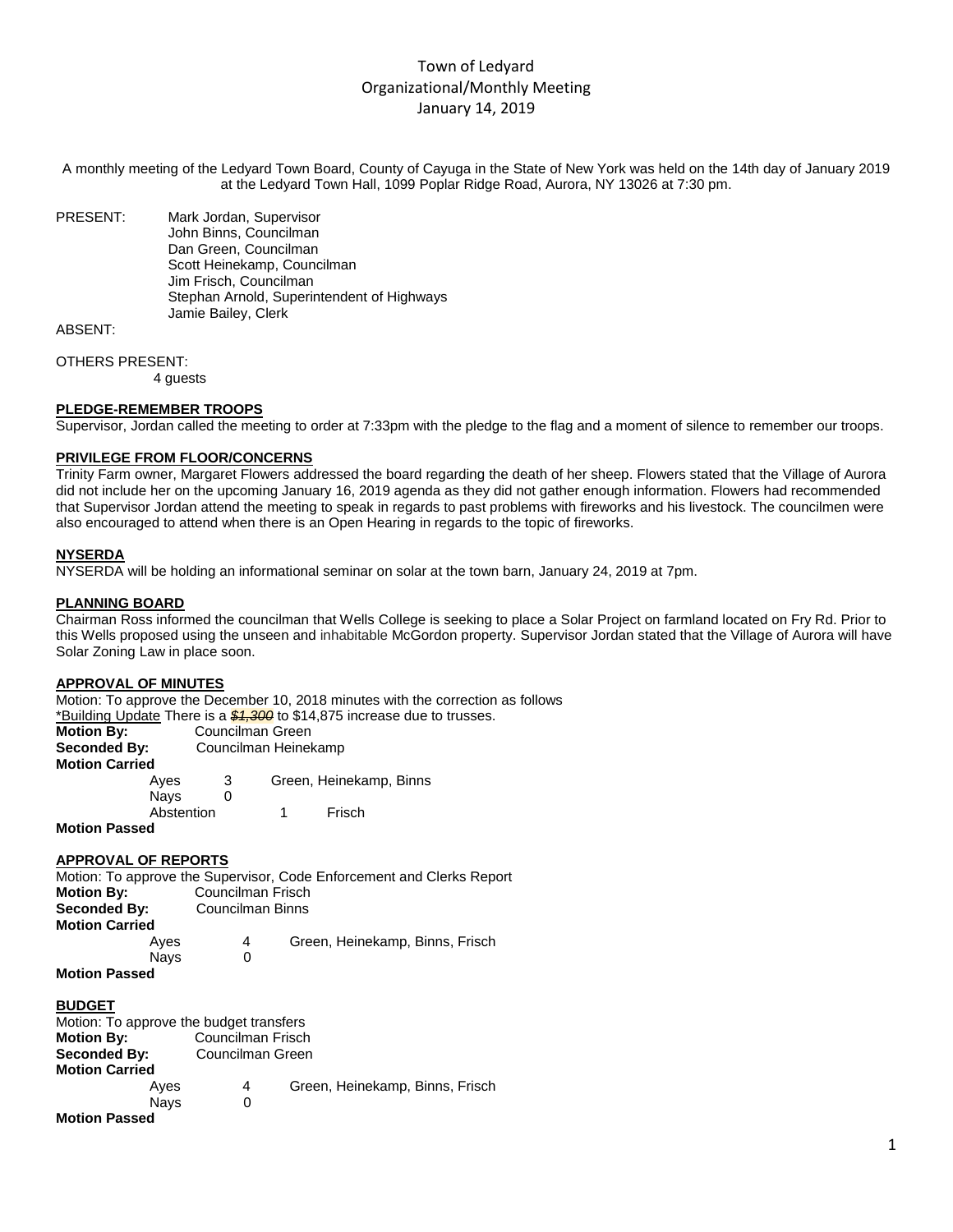## **ORGANIZATIONAL**

## **Vacation Policy**

- Procurement Policy
- Rules of order for the town board meetings
- Town board meetings held 2nd Monday of each month at 7:30pm
- Adopt Citizen as designated newspaper
- Adopt Cayuga Lake National Bank for town bank
- Designate Mark Jordan as chief fiscal officer
- Adopt public office hours Tuesday, Thursday and Saturday 9am-12
- Deputy Supervisor, Jim Frisch
- Deputy Clerk, Maureen MacNamara
- Deputy Highway Superintendent, Tyler Smith
- · Historian, Judy Furness \*
- · Councilman, David Bennett
- Court Clerk, Terri Rafferty
- Deputy Court Clerk, Beverly Emerson
- Code Enforcement / Zoning Officer, February 1st Daniel Green
- Bookkeeper, Dudley Hand
- · Registrar of vital statistics, Jamie Bailey
- · Deputy Registrar of vital statistics, Maureen MacNamara \*
- · ZBA Member, Faye Bower \*
- Planning Board Member, Eric Littlejohn
- Board of Assessment Review, Amy Torea \*
- Office Sanitation, Katrina Baliva
- Dog Warden, Carl Collier
- · 2018 Records of Destruction according to the Records of Retention Schedule
- · *Recording Secretary for the Planning Board, unappointed*
- · *Recording Secretary for ZBA, unappointed*
- · *ZBA Clerk, unappointed*
- · *Code Enforcement Clerk, unappointed*
- · *Assessor Clerk, unappointed*

Chariman Ross spoke to the board in regards to the errors of the Planning Board Minutes that often need correction and the Public Notices not provided to the citizen in the legal allotted time. Dates are often incorrect and neighbors are not receiving proper notification. Clerk Bailey agreed to do public notices, notifications to neighbors and other clerical duties but requested to be compensated. Clerk Bailey was told by the Associations of Towns that due to the council dividing jobs (PB, ZBA, and CEO clerk) after predecessor Beflorti resigned, that those are not in the town clerk duties and should be compensated. Councilman discussed changes. Clerk Bailey suggested for Planning Board to record meetings, she would then type them. When there were large projects Clerk Bailey said with proper notification by Chairman Ross, she could attend and record minutes. This will be at the chairman's discretion when she is in need of a recording secretary. Supervisor Jordan will be speaking to Potter along with meeting with the Planning Board Chair, Zoning Board Chair, Code Enforcement and Assessor to discuss personal. At this time, there will be no appointments made to these *positions.*

Motion: To Adopt the following appointments for 2019 on contingency that the (\*) persons agree.

| <b>Motion By:</b>     | Councilman Frisch |                                 |  |
|-----------------------|-------------------|---------------------------------|--|
| Seconded By:          | Councilman Binns  |                                 |  |
| <b>Motion Carried</b> |                   |                                 |  |
| Aves                  | 4                 | Green, Heinekamp, Binns, Frisch |  |
| <b>Navs</b>           |                   |                                 |  |
| <b>Motion Passed</b>  |                   |                                 |  |

# **NEW BUSINESS**

## DOG WARDEN

Carl Collier has issued (2) tickets regarding unlicensed dogs to a resident on Ledyard Rd. Whom was given ample time to do so. Resident will appear before Judge Rafferty in March.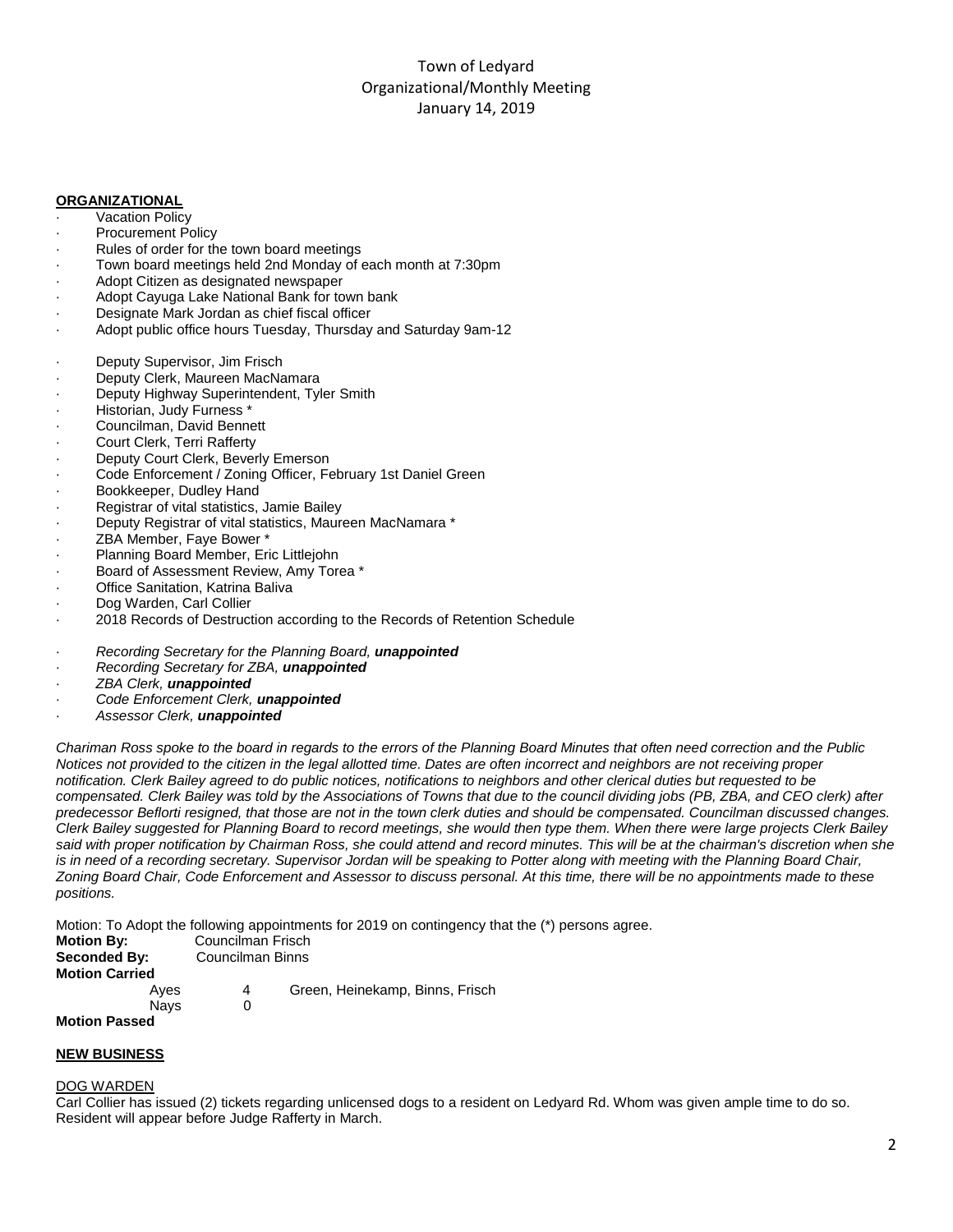#### LIVESTOCK

Resident on Black Rock Rd. has pigs that have been roaming the neighbors' properties and causing damage. Supervisor Jordan will be speaking to the said resident.

## **BUILDING**

\$460 for exterior tempered glass 45" x 36" \$680 ⅜ inch laminated glass with speaker hole for the clerks' window

|                       |             |                   | Motion to buy the 2 pieces of glass for the interior and exterior totaling \$1140.00 |  |
|-----------------------|-------------|-------------------|--------------------------------------------------------------------------------------|--|
| <b>Motion By:</b>     |             | Councilman Frisch |                                                                                      |  |
| Seconded By:          |             | Councilman Binns  |                                                                                      |  |
| <b>Motion Carried</b> |             |                   |                                                                                      |  |
|                       | Ayes        | 4                 | Green, Heinekamp, Binns, Frisch                                                      |  |
|                       | <b>Navs</b> |                   |                                                                                      |  |
| <b>Motion Passed</b>  |             |                   |                                                                                      |  |

## **Electrical**

Gary Bush provided Supervisor Jordan with the revised changes in electrical drops quoted at \$9,620.00 from \$14,760.00. This will be a \$5,140.00 reduction in price.

Motion was made to accept the new quote for electrical, phone and internet drops. These will be placed in the following locations.

 Justice office Climate controlled room Front East wall South Wall

| <b>Motion By:</b><br>Seconded By: |             | Councilman Frisch<br>Councilman Heinekamp |                                 |  |
|-----------------------------------|-------------|-------------------------------------------|---------------------------------|--|
| <b>Motion Carried</b>             |             |                                           |                                 |  |
|                                   | Ayes        | 4                                         | Green, Heinekamp, Binns, Frisch |  |
|                                   | <b>Navs</b> |                                           |                                 |  |
| <b>Motion Passed</b>              |             |                                           |                                 |  |

# **HIGHWAY**

**Truck 2**

Highway Superintendent provided the board with quotes for highway truck #2 replacement. The quote provided was for International in the amount of \$129k. With plow and additional equipment, the amount was \$205k which does not include extended warranty. Discussion was held in regards to a manual vs automatic transmission and the maintenance that occurs on manual transmissions, drivelines etc. An automatic is approx \$10k more. Councilman Binns mentioned checking into changing the color for resale purposes. The Western Star 2009 with plow will be sold. The highway dept. will keep the sander and hopeful to receive \$30k-\$40k for resale. The quotes for Kenworth and Western Star were about the same. Councilman Binns suggested at looking at resale of products and what Kenworth vs International resells at, along with the color due to buyers not wanting a yellow "town truck" color. It will take several months for this to be built. Highway Superintendent will get information on color increase price and resale of color along with resale value of brands and stainless vs steel boxes. Possible consideration given to rust proof vehicles annually. This will be further discussed at February Meeting.

#### **Truck 9**

Highway Superintendent had to take truck 9 in for repairs. Computer recordings showed the high pressure fuel pump was bad along with emission problems and a fan belt.

#### **Payloader Trade**

Current loader is 2 yrs old with 360 hours.

Motion was made to pay \$19,400 for the trade<br> **Motion Bv:** Councilman Frisch **Motion By:** Councilman Frisch<br>**Seconded By:** Councilman Binns **Seconded By:** Councilman Binns **Motion Carried** Ayes 4 Green, Heinekamp, Binns, Frisch